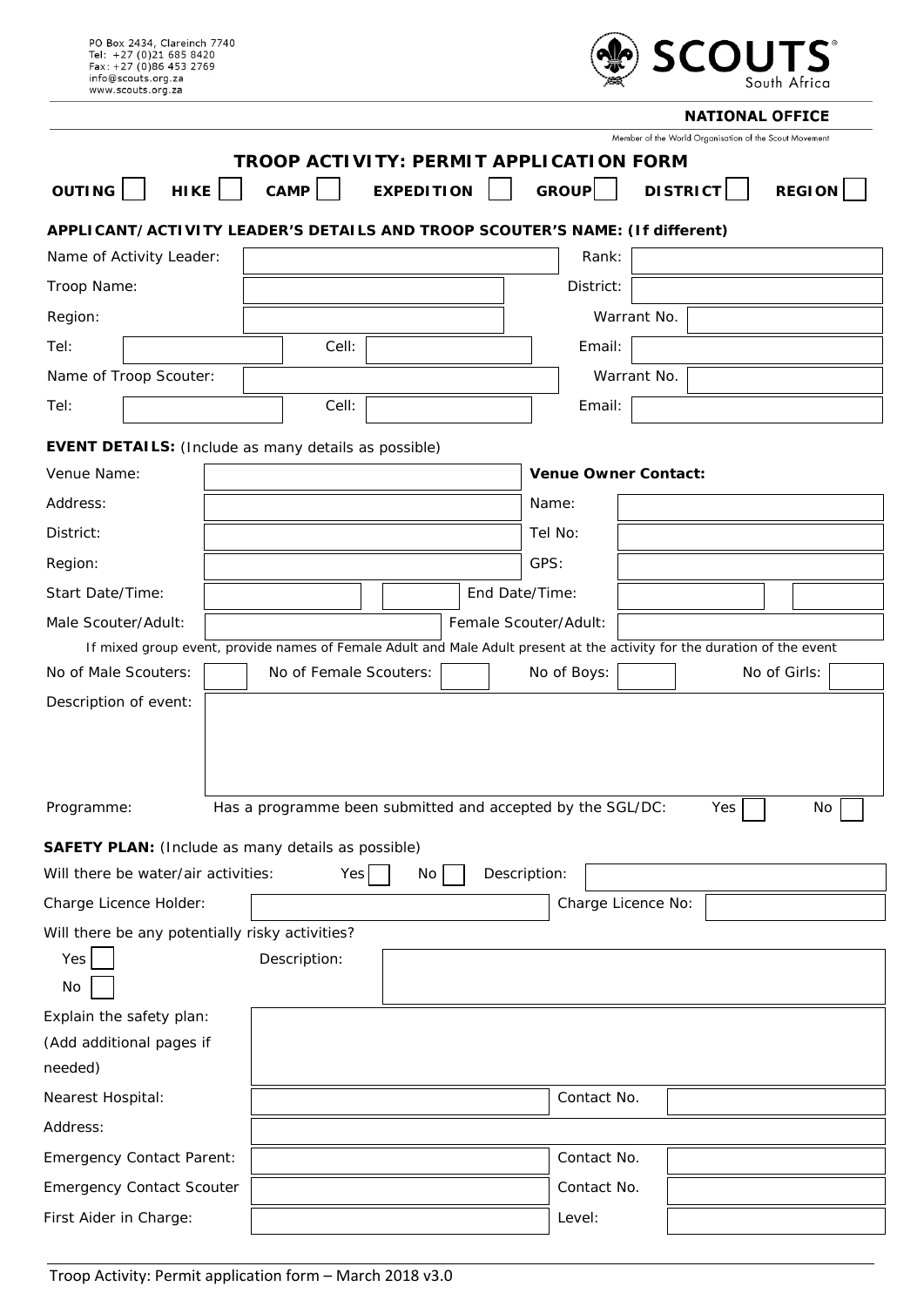| CHECKLIST FOR CAMPING AND HIKING TO BE COMPLETED BY THE ACTIVITY LEADER BEFORE THE EVENT: |                                                                                                                         |     |     |  |  |  |  |
|-------------------------------------------------------------------------------------------|-------------------------------------------------------------------------------------------------------------------------|-----|-----|--|--|--|--|
| 1.                                                                                        | Has permission to use the site or hiking area been obtained from owners?                                                | Yes | No. |  |  |  |  |
| $\mathcal{P}_{\cdot}$                                                                     | Are there separate tents or sleeping arrangements for male & female scouts and male & female<br>Scouters?               | Yes | No. |  |  |  |  |
| 3.                                                                                        | Are there separate tents or sleeping arrangements for adults and youth?                                                 | Yes | No. |  |  |  |  |
| 4.                                                                                        | What is the highest qualification of the Scouter in charge (Warrant or Wood Badge)?                                     |     |     |  |  |  |  |
| 5.                                                                                        | If warrant is highest qualification, has a programme been submitted to your DC or RTC Scout<br>Programme?               | Yes | No. |  |  |  |  |
| 6.                                                                                        | Has appropriate transportation been arranged in terms of the Safe Scouting Policy?                                      | Yes | No  |  |  |  |  |
| 7.                                                                                        | Will the Applicant ensure that each youth member provides a parental consent and health form<br>before or at the event? | Yes | No  |  |  |  |  |
| 8.                                                                                        | Is there cell phone coverage at the Camp/Hike/Event?                                                                    | Yes | No. |  |  |  |  |
| 9                                                                                         | Is your RTC or a National Scout Programme team member going to visit the camp?                                          | Yes | No. |  |  |  |  |

# **DECLARATION:**

I have read and will apply OR, Safe Scouting Policy and Regional Permit Guidelines and accept that such policies shall be binding upon the proposed activity.

| Name: |           | Signature: | Date: |  |
|-------|-----------|------------|-------|--|
|       | Applicant |            |       |  |

# **APPROVAL: HOST NOTIFICATION:**

I am satisfied that the above person is fully conversant with I hereby confirm that I have notified and received feedback OR and Safe Scouting and suitably experienced to lead the as per guidelines (By Email / SMS / Phone Call) from: activity.

| DC/SGL:         | Host DC/RC:  |  |
|-----------------|--------------|--|
|                 |              |  |
|                 |              |  |
|                 |              |  |
| Signature:      | Signature:   |  |
| Date:           | Date:        |  |
|                 |              |  |
| RTC Scout Prog. | Home DC/SGL: |  |
| (When required) |              |  |
|                 |              |  |
|                 |              |  |
|                 |              |  |
| Signature:      | Signature:   |  |
| Date:           | Date:        |  |
|                 |              |  |

# **THIS PERMIT MUST BE RETAINED BY THE ACTIVITY LEADER AT THE EVENT AND PRESENTED ON REQUEST**